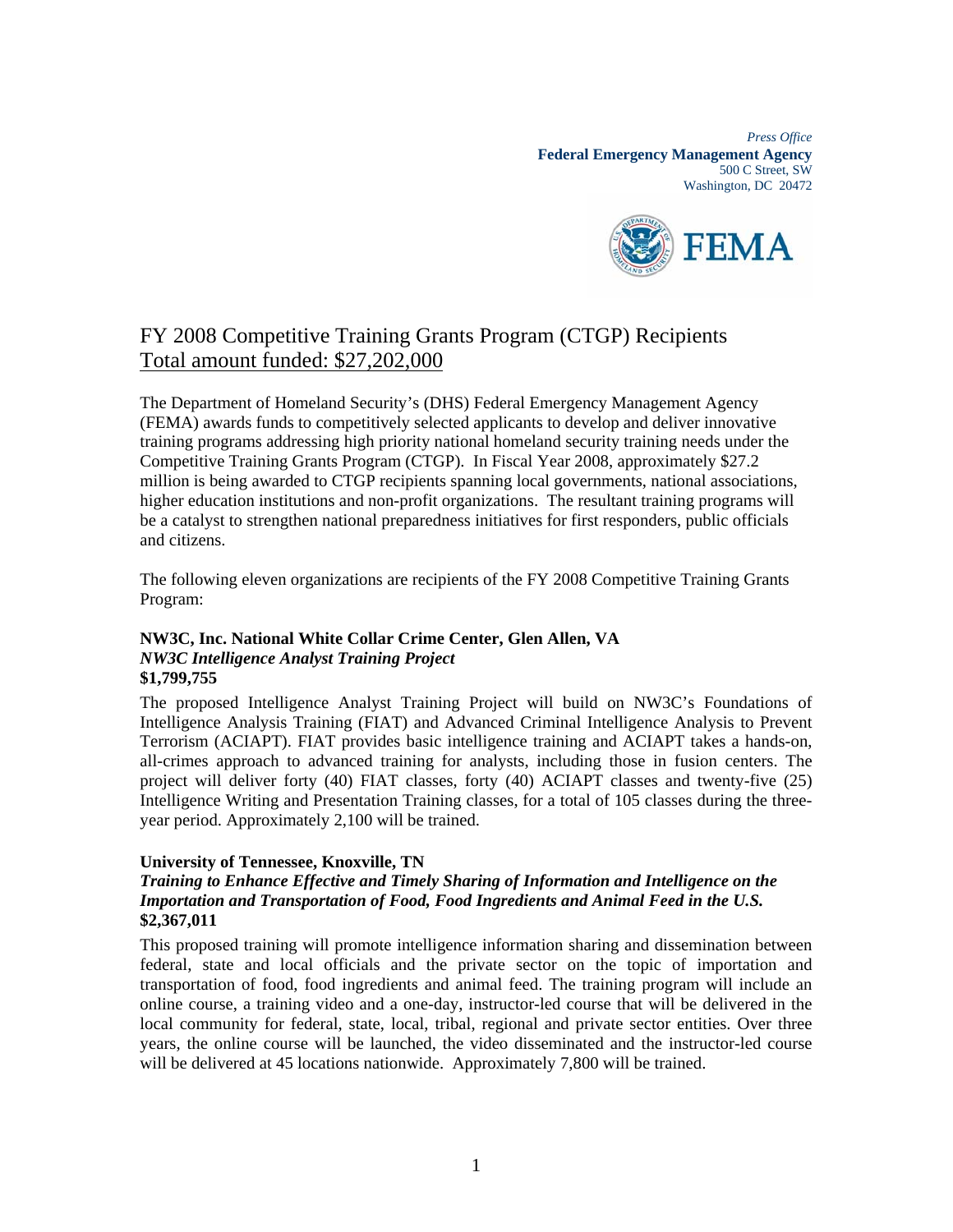#### **City of Los Angeles, Los Angeles Police Department**  *National Consortium for Intelligence-Led Policing (NCILP)*  **\$2,489,211**

The Los Angeles Police Department proposes the creation of a National Consortium on Intelligence-Led Policing (NCILP) that will serve as an ILP training resource for state and local police departments nationwide. Together they will design five separate curricula that will teach state and local law enforcement how to apply ILP strategies and fuse intelligence to counter terrorism, gangs, organized crime and human smuggling. They will also create Web-based ILP instruction. Six-hour training days will be held an average of two times a month for three months. Two cadres of 60 personnel each will be trained on each day. Each curriculum will contain a large capstone project and a series of evaluative exercises. Approximately 4,680 people will be trained.

### **George Mason University, Fairfax, VA**

## *Enterprise Risk Management Training for Protecting Critical Energy Infrastructures*  **\$3,540,510**

The proposed program will train energy sector executives and leaders in how to understand infrastructure protection and resiliency needs within the context of Enterprise Risk Management (ERM), a tool commonly used by the business community to identify, prioritize, mitigate and manage a wide range of risks. The training will explain ERM principles, elements of hazards analysis and how to map National Infrastructure Protection Plan concepts and principles into an ERM model. Approximately 1,000 will be trained.

#### **University of Tennessee, Knoxville, TN**

# *Training to Enhance Regional Collaboration and Utilize the National Credentialing Standards for Animal Emergency Responders to Effectively Manage All Hazards Disaster Response and Recovery*

#### **\$2,322,493**

The proposed training will target state and local officials with a responsibility for management of all hazards disaster response and recovery. An instructor-led course will be primarily exercisebased with scenarios and video injects to illustrate the process of resource typing and use of credentialing standards to facilitate effective management of resources between the public and private sectors and across state lines. The training program will include an online course and a 1½ day instructor-led management level course that will be delivered in the local community. Approximately 7,300 will be trained.

#### **International Association of Fire Chiefs, Fairfax, VA**  *Local Training for Regional Assessment and Collaboration*  **\$2,974,989**

The proposed training program will help local jurisdictions significantly enhance their regional capabilities in addressing catastrophic events by promoting effective collaboration and regional response capabilities. The training will help jurisdictions identify gaps and establish partnerships within their regions. Using a web-accessible tool, participants will be able to conduct a selfassessment of existing preparedness capabilities. The instructor-led, classroom portion of the training will be delivered twice within each of the ten (10) FEMA regions with a target of at least 150-200 attendees with an overall goal of reaching 3,500 total trainees.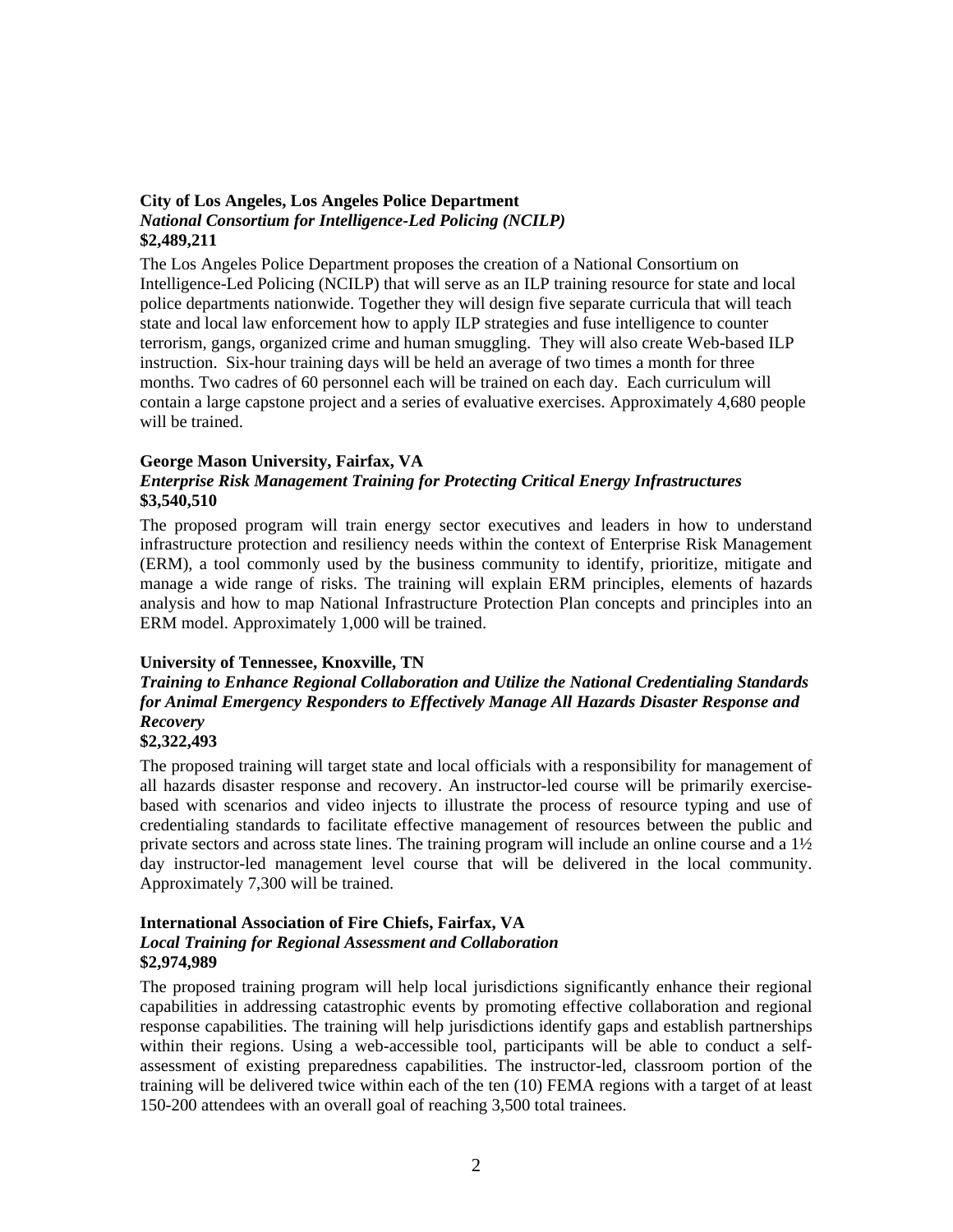#### **Meals on Wheels Association of America, Inc. Alexandria, VA**  *Emergency Preparedness Volunteer Training Initiative* **\$1,100,000**

The proposed training will create specialized online emergency preparedness training that approximately 5,000 Meals On Wheels (MOW) programs can use to develop a trained volunteer workforce capable of: 1) screening isolated, homebound clients to identify those at greatest risk in the event of an emergency; and 2) increasing client preparedness by providing clients and caregivers with appropriate information and educational materials. The program will also serve as a means of enhancing client safety through MOW programs' coordination of resources (volunteers and information) with local emergency preparedness and response organizations. Approximately 5,000 will be trained.

#### **National Partnership for Environmental Technology Education, South Portland, ME**  *Community College Citizen Preparedness Program*  **\$3,500,000**

The proposed program will train U.S. citizens through a national community college network on specific protective actions to save lives and minimize injuries after a hazardous incident and before the arrival of first responders. The program will prepare two instructor-led training courses to be delivered to a national audience through community colleges and their partner organizations, based on a comprehensive national needs assessment, and prepare 120 strategically located community colleges through a train-the-trainer program. Approximately 4,000 will be trained.

# **American College of Emergency Physicians, Irving, TX**

# *All Hazards Preparedness Training for Children and Adults through Interactive Web-based Games*

### **\$1,558,570**

The proposed program will develop an online course to teach citizens how to prepare for catastrophic events and respond to minor injuries in case a surge of serious, life-threatening injuries prevents the immediate availability of emergency medical care. The ACEP will develop three separate interactive web-based games to train three target audiences: parents/adults; 1st through 4th grade children; and 5th through 8th grade children. Approximately 100,000 will be trained.

#### **University of Rhode Island, Kingston, RI**  *Mass Evacuation for Institutions of Higher Education*  **\$1,931,783**

The proposed training program will focus on "communities within communities," such as higher education institutions and will assess, develop and maintain a comprehensive mass evacuation plan to increase the survival rate in the event of a critical incident. This training program will introduce basic concepts in mass evacuation, disaster psychology and the mechanics of pedestrian evacuation via a web-based delivery. The program will be delivered in two parts, a web-based introduction and an on-site follow-up. Approximately 5,700 people will be trained.